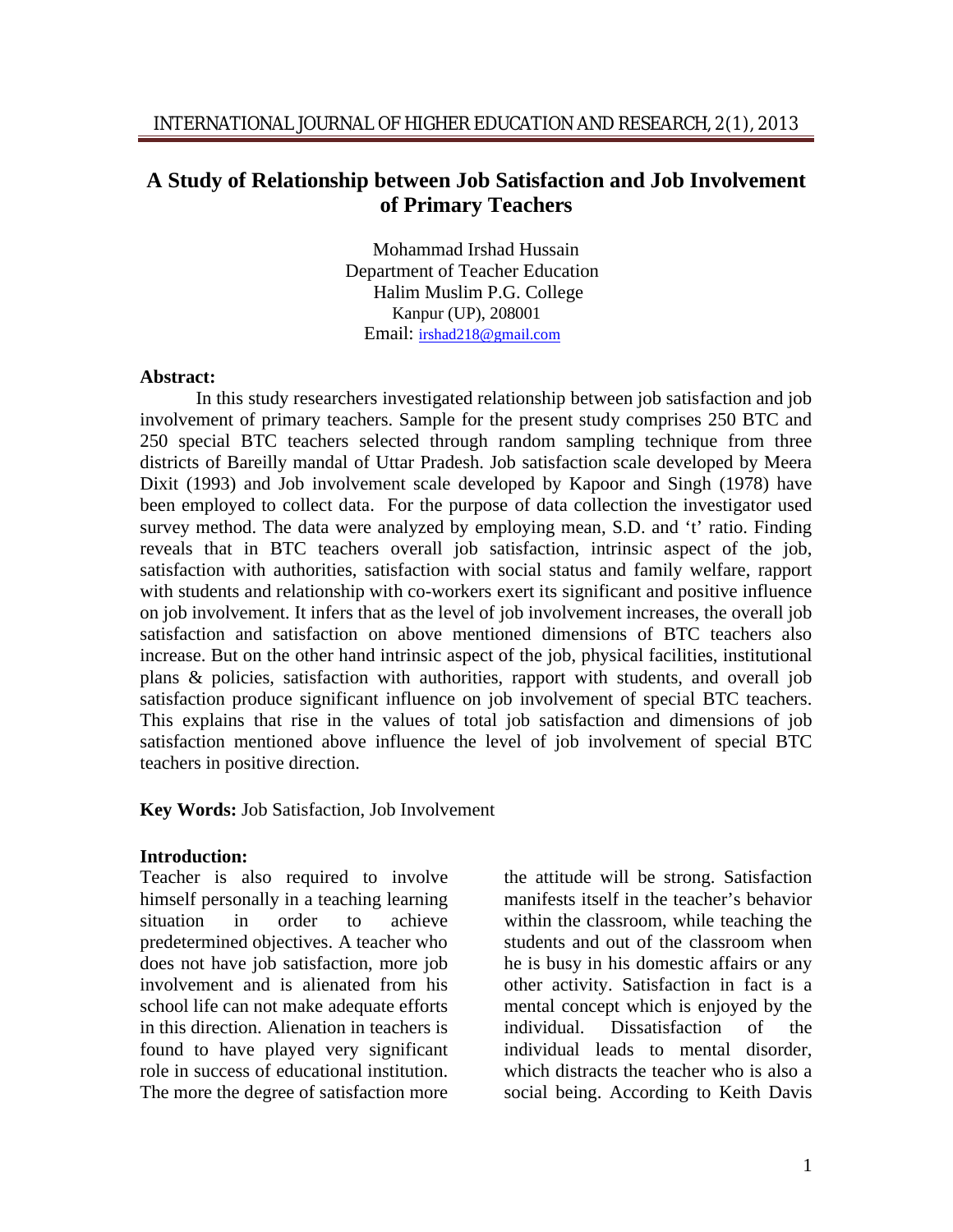(1989) - "Job satisfaction is a set of favorable feelings which employees view in their work". According to Locke (1976) - "Job satisfaction is a

In 1965 Bass has also considered job involvement as a representative of employee's ego-involvement in his task. Bass proposed by certain conditions job involvement could be enhanced, these conditions are related to opportunity to make job decisions, the feeling that one is making an important contribution to the organization success, self determination, achievement and freedom to set one's own work pace. These definitions describe job involved person as one who is very much personally affected by his whole situation, work it his coworkers etc. The second conceptual way of describing job involvement is based on the definition of the Lodhal and Kejner (1965). They stated that *"Job involvement is the degree to which a person is identified psychologically with his work or the importance of work in his total self image*" they postulated that such a state of identification with work results partly from early socialization training during which the individual may internalize the value of the goodness of work, which is probably resistant to change in the person due to the nature of a particular job.

## **Review**

Thus there are some studies that report positive relationship between job involvement and job satisfaction. But very few studies have been undertaken to study the job involvement and its relationship with job satisfaction. Mistry (1985), Santhamani (1983) and Saxena (1990) revealed that job involvement was found to be significantly positively related with different aspect of the job

pleasurable or positive emotional state resulting from the appraisal of one's job and experience".

satisfaction. Further Bhatt (1977), Sharma & Sharma (1978), Ahmad (1986) and Singh  $& Kumar (1988) found$ that job involvement increased with increasing the level of job satisfaction. On comparing the alienation and job involvement among teachers, Mishra & Singh (1986) reveal that teachers were less alienated and have more involvement in their job. In another study Kumari (1991) found that urban Anganwadi workers performed better than rural Anganwadi workers. In his study Reddy (1989) noted that sex had significant affect on job involvement, when he assesses the job involvement of college teachers. In another study Knop (1981) explored that age was positively correlated with internality and internals were more job satisfied, more job involved and less alienated than externals. The above discussion shows that very little work has been done in the field of job involvement of teachers and it requires further probing.

## **Objectives of the study**

Main objectives of the study are given below.

1. To investigate the relationship between job satisfaction and job involvement of BTC teachers.

2. To study the relationship between job satisfaction and job involvement of special BTC teachers.

# **Hypotheses**

The following null hypotheses have been made for the study.

1. There will be no significant relationship between job satisfaction and job involvement of BTC teachers.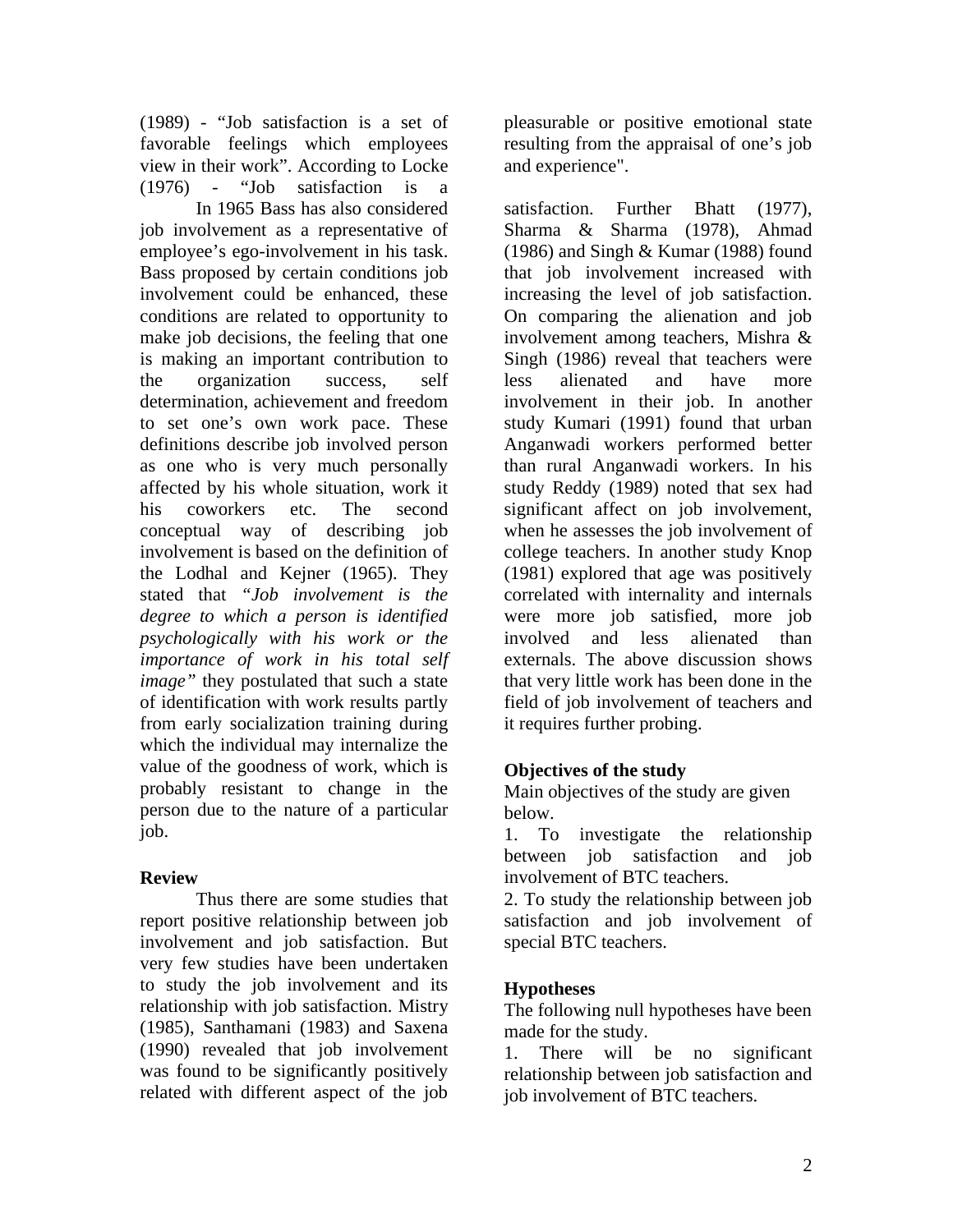2. There will be no significant relationship between job satisfaction and job involvement of special BTC teachers.

### **Design of the study**

#### **Sample**

Sample for the present study was selected through random sampling technique. Three districts were selected randomly out of four districts of Bareilly mandal of Uttar Pradesh. 250 BTC and 250 special B.T.C teachers were selected randomly from various primary schools affiliated to Basic Shiksha Parishad,

giving proper presentation to sex and locality.

### **Tool**

Job satisfaction scale developed and standardized by Meera Dixit (1993) and Job involvement scale developed and standardized by Kapoor and Singh (1978) have been employed to collect data.

## **Methodology**

For the purpose of data collection the investigator used survey method. The data were analysed by employing mean, S.D. and't' ratio.

### **Results and Discussion**

## **Table -1**

## **Coefficient of correlation between dimensions of job satisfaction and job involvement of BTC teachers**

|                              | <b>Dimensions of Job Satisfaction</b> |                                                                 |                        |                                           |                                     |                                                                                               |                             |                                                         |                    |  |
|------------------------------|---------------------------------------|-----------------------------------------------------------------|------------------------|-------------------------------------------|-------------------------------------|-----------------------------------------------------------------------------------------------|-----------------------------|---------------------------------------------------------|--------------------|--|
|                              | А                                     | B                                                               | $\curvearrowright$     | D                                         | E                                   | F                                                                                             | G                           | H                                                       | JS                 |  |
| Involvement<br>$_{\rm{Job}}$ | the<br>ď<br>Aspect<br>de<br>Intrinsic | Promotional<br>service<br>conditions<br>and<br>venues<br>Salary | facilities<br>Physical | and<br>plans<br>policies<br>Institutional | with<br>authorities<br>Satisfaction | welfare<br>social<br>with<br>➢<br>famil <sup>-</sup><br>Satisfaction<br><b>Fure</b><br>status | students<br>with<br>Rapport | $\mathcal{S}^{\circ}$<br>with<br>Relationship<br>worker | Satisfaction<br>do |  |
|                              | $0.146*$                              | $-0.064$                                                        | $-0.084$               | $-0.061$                                  | $0.188**$                           | $0.19**$                                                                                      | $0.184**$                   | $0.214**$                                               | $0.221**$          |  |

The value of correlation between total scores of job satisfaction and scores of job involvement is found significant at 0.01 level of confidence but in positive direction, hence the above mentioned hypothesis is rejected. It can be extracted from this analysis that the pattern of job satisfaction exerts its influence on the

\* 0.05 level of significance \*\* 0.01 level of significance

job involvement of BTC teachers in positive direction. It can be analysed that as the level of job satisfaction enhances, the job involvement of BTC teacher's increases.

Study of Bhatt (1977) on job involvement and job satisfaction among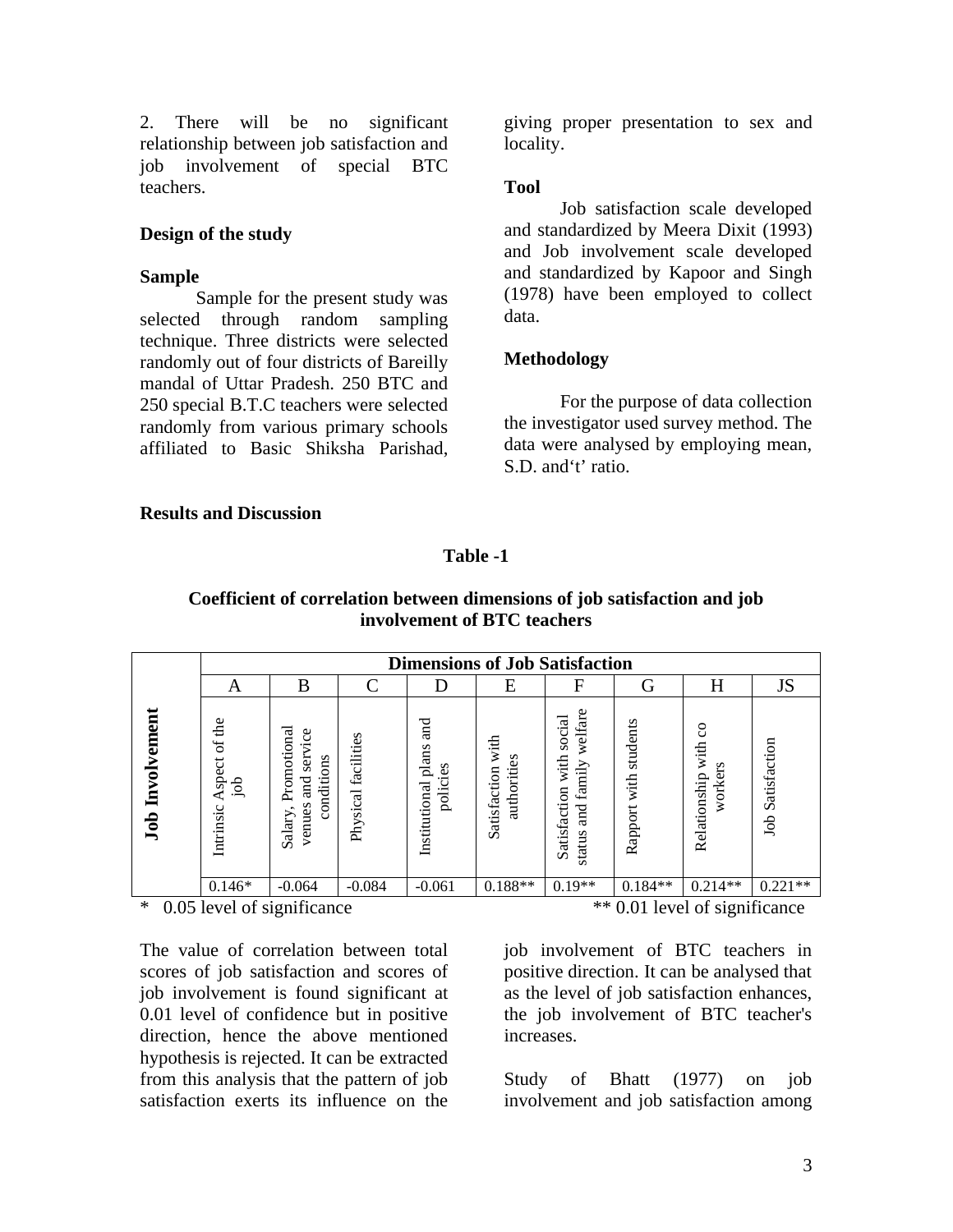primary school teachers support this finding, as his result also showed that the primary school teacher's job involvement was highly significantly positively correlated with job satisfaction. Similar finding was found by Sharma and Sharma (1978) when he assessed the job involvement and job satisfaction among high job level and low job level white collar employees. He reported that job satisfaction and job involvement were positively related with each other. Santhamani (1983) also found that job involvement increased with increasing level of job satisfaction. The result is also supported by the studies of Ahmad Q (1986), Singh and Kumar (1988) and Saxena (1990).

Further an attempt is made to find out correlation between each dimension of job satisfaction with job involvement. Co relational values are mentioned in the table 4.1.1. The close observation reveals the following results. It is reflected by the table 4.1.1 that the five dimensions of job satisfaction have significant influence on the job

involvement of BTC teachers. These dimensions are (i) A-Intrinsic aspect of job, (ii) E-Satisfaction with authorities, (iii) F-Satisfaction with social status and family welfare,(iv) G-Rapport with students and (v) H-Relationship with coworkers. All these dimensions have positive correlation with job involvement. Out of these five dimensions correlation value of A, is found significant at 0.05 level, while remaining dimensions E, F, G, H are significant at 0.01 level of confidence. Finding shows that as the level of intrinsic aspect of the job, satisfaction with authorities, satisfaction with social status and family welfare, rapport with students and relationship with coworkers increase, the job involvement of BTC teachers also increases.

The remaining three dimensions of job satisfaction are found statistically not significantly correlated with job involvement. These three dimensions, B, C, & D show negative correlation with job involvement.

|                    | <b>Dimensions of Job Satisfaction</b> |                                                                                   |                     |                                                          |                                     |                                                                              |                             |                                     |                     |  |
|--------------------|---------------------------------------|-----------------------------------------------------------------------------------|---------------------|----------------------------------------------------------|-------------------------------------|------------------------------------------------------------------------------|-----------------------------|-------------------------------------|---------------------|--|
|                    | А                                     | B                                                                                 | $\curvearrowright$  |                                                          | E                                   | F                                                                            | G                           | H                                   | JS                  |  |
| Involvement<br>Job | the<br>ð<br>spect<br>ंड<br>Intrinsic  | Promotional<br>vice<br>ser<br>conditions<br>and<br>venues<br>$\bullet$<br>Salary, | Physical facilities | nd<br>and<br>plans<br>s<br>ف.<br>polici<br>Institutional | with<br>authorities<br>Satisfaction | welfare<br>social<br>with<br>family<br>Satisfaction<br><b>Furg</b><br>status | students<br>with<br>Rapport | S<br>with<br>Relationship<br>worker | Satisfaction<br>Job |  |
|                    | $0.222**$                             | $-0.063$                                                                          | $0.127*$            | $0.152*$                                                 | $0.219**$                           | $-0.071$                                                                     | $0.160*$                    | $-0.096$                            | $0.230**$           |  |

**Table- 2:** Coefficient of correlation between dimensions of job satisfaction and job involvement of special BTC teachers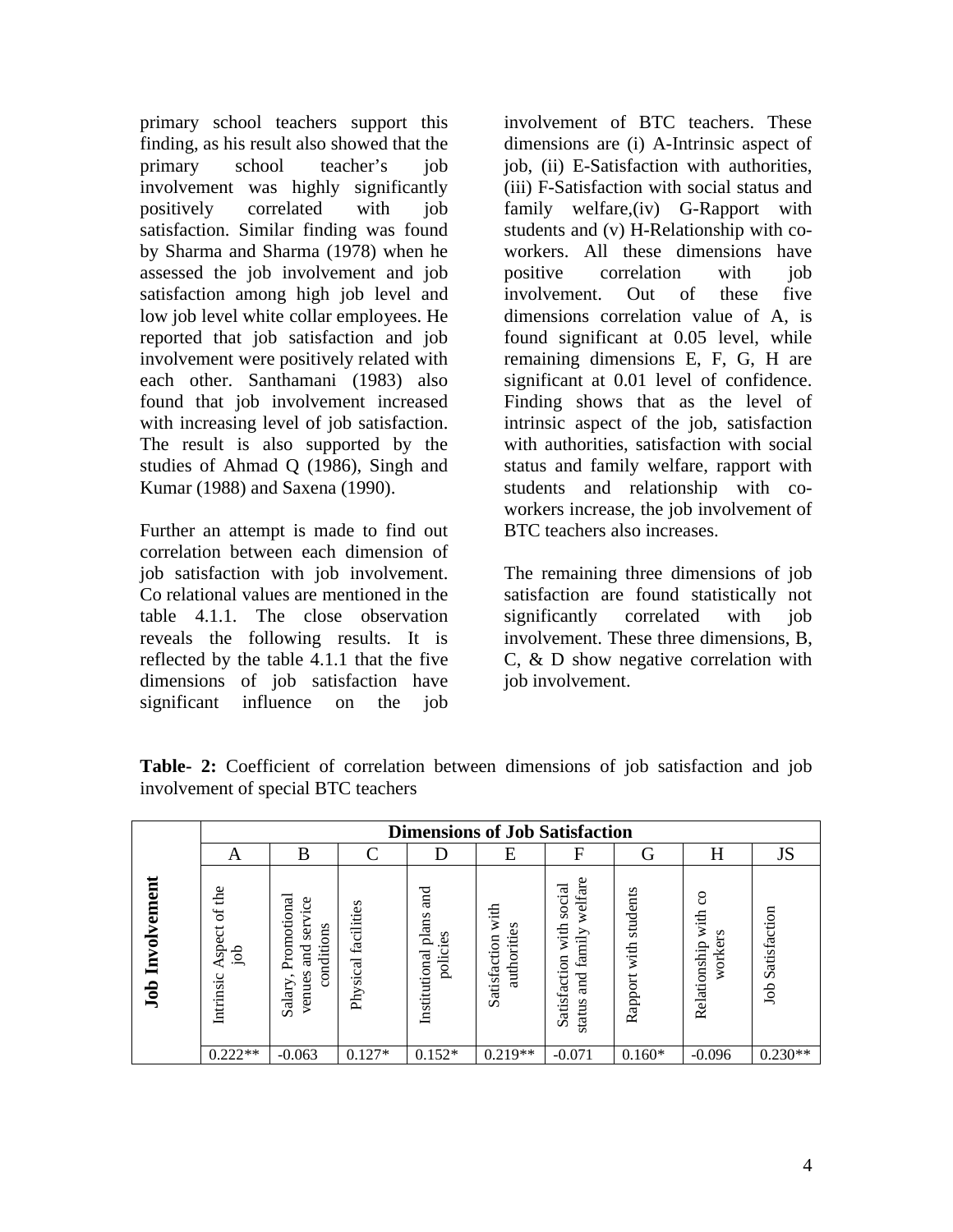It is reflected by the above table that the correlation value between the score of job satisfaction and job involvement, is found significant at 0.01 level of confidence but in positive direction, so the hypothesis-1 is rejected. It can be inferred that as the level of job satisfaction enhances, the job involvement of special BTC teachers also increases.

Similar finding was found by Mistry (1985) when he made a study on job involvement of college and secondary teachers in relation to job satisfaction. The result revealed that job involvement was found to be significantly positively related with different aspects of job satisfaction.

The observation of correlation values of different dimensions of job satisfaction with job involvement reveals that five dimensions of job satisfaction are significantly related with the job involvement of special BTC teachers, which are A, C, D, E and G. All these dimensions of job satisfaction are positively correlated with job involvement. Out of these five dimensions, correlation value of C, D and G are significant at 0.05 level, while remaining two dimensions A and E are significant at 0.01 level of confidence. It can be inferred that as the level of intrinsic aspect of job, physical facilities, institutional plans and policies, satisfaction with authorities and rapport with students increase, the level of job involvement also increases.

The three dimensions of job satisfaction i.e. B, I and H are having negative impact on job involvement but computed correlation values are found non significant statistically. So, it can be said that salary, promotional avenues and

service conditions, satisfaction with authorities and relationship with coworkers have mild influence on job involvement of special BTC teachers.

# **Findings:**

In BTC teachers overall job satisfaction, intrinsic aspect of the job, satisfaction with authorities, satisfaction with social status and family welfare, rapport with students and relationship with coworkers exert its significant and positive influence on job involvement. It infers that as the level of job involvement increases, the overall job satisfaction and satisfaction on above mentioned dimensions of BTC teachers also increase. But on the other hand intrinsic aspect of the job, physical facilities, institutional plans & policies, satisfaction with authorities, rapport with students, and overall job satisfaction produce significant influence on job involvement of special BTC teachers. This explains that rise in the values of total job satisfaction and dimensions of job satisfaction mentioned above influence the level of job involvement of special BTC teachers in positive direction.

## **Conclusion and educational implications**

The significant and positive relationship was found between job satisfaction, job involvement in B.T. C. and special BTC teachers. It revealed that satisfaction with the job in teachers leads to the development of job involvement or vice versa. There are several implications of this finding. Satisfaction with the job is the essential condition for doing the work effectively. So efforts can be made to control the feelings of alienation of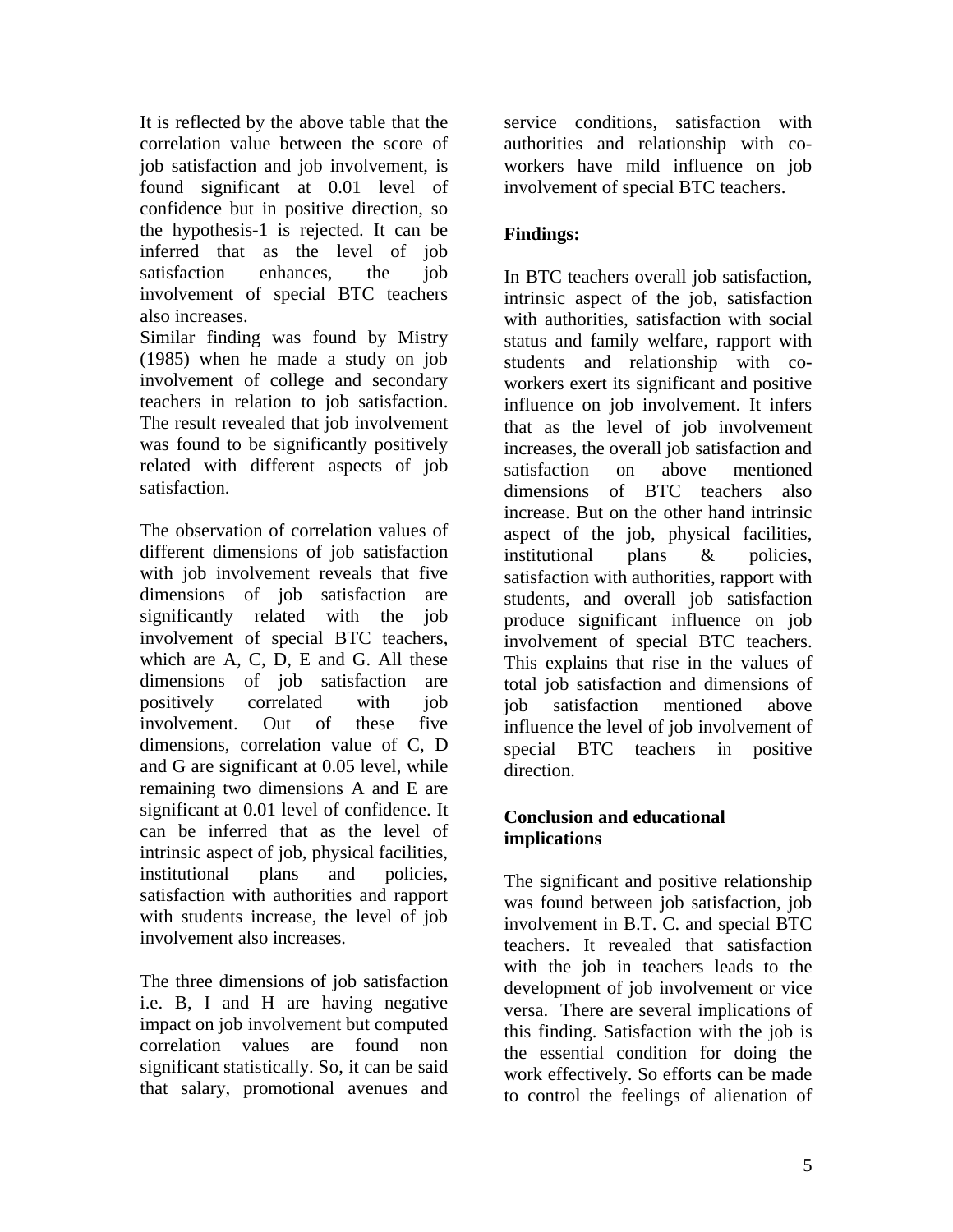B.T. C. and special BTC teachers to minimize the job dissatisfaction and to raise the job involvement. The policy planners and administrators should try to develop interest of the B.T. C. and special BTC teachers in their work by giving certain incentives so that the teachers can develop positive attitude towards their job. Refresher courses and in-service education programmes must be organized time to time by the teacher training authorities, so that the teachers may be aware with new techniques of teaching learning process and may develop positive teaching attitude. This may result into increasing the level of job satisfaction and job involvement of B.T. C. and special BTC teachers. Conditions both psychological and environmental need to be created which contribute teacher's job satisfaction and job involvement. Efforts have to be made in both directions, increasing the level of job satisfaction and development of more positive attitude towards teaching. Positive and pleasant experiences result into the development of positive attitude towards teaching. Hence, it is necessary that the teachers, as far as possible, must be provided with pleasant experiences.

## **References**

Ahmad, Q. (1986). Determinants of job involvement among teachers. Ph.D., Psychology, Magadh University.

Bass, B.M. (1965). Organizational psychology.Boston: Allyns Bacon. ( Page No Missing)

Bhatt, D.J. (1977). Job stress, job involvement and job satisfaction of teachers: A co relational study.

*Indian Journal of Psychometry and Education*, 28 (2), 87-94.

Davis,K. & Newstrom, J. W. (1989). *Human behaviour at work*. 8th Ed, Mc Graw Hill Intl. Ed, 176-196.

Dixit, M.(1993). *Manual for job satisfaction scale.* Agra: National Psychological Corporation. Kapur & Singh (1978). *Manual for job involvement scale*. Varanasi: Abhisek Publication. (Page No Missing)

Knop, R. (1981). Age and Correlates of Locus of Control. *Journal of Psychology*, 108 (1), 103-106.

Kumari, P. (1991). Job involvement, personality and performance of anganwadi workers in the ICDS programme. Ph.D., Home Science, Sri Venkateswara University. (Page No Missing)

Locke, E.A. (1976). The Nature and cause of job satisfaction. In M.D. Dunnette (ed.), *Hand book of industrial and Organizational Psychology*, Rand Mc Nally, Chicago, P. 1300.

Lodhal, T.M., & Kejner, M. (1965). The definition and measurement of job involvement. *Journal of Applied Psychology*, 49, 24-33.

Mishra,P.C. & Singh, A.P. (1986). Occupational stress, ego-strength and job satisfaction as influencing factors of the job involvement of first level industrial supervisors. *Asian Journal of Psychology and Education*, 17 (1), 24-32.